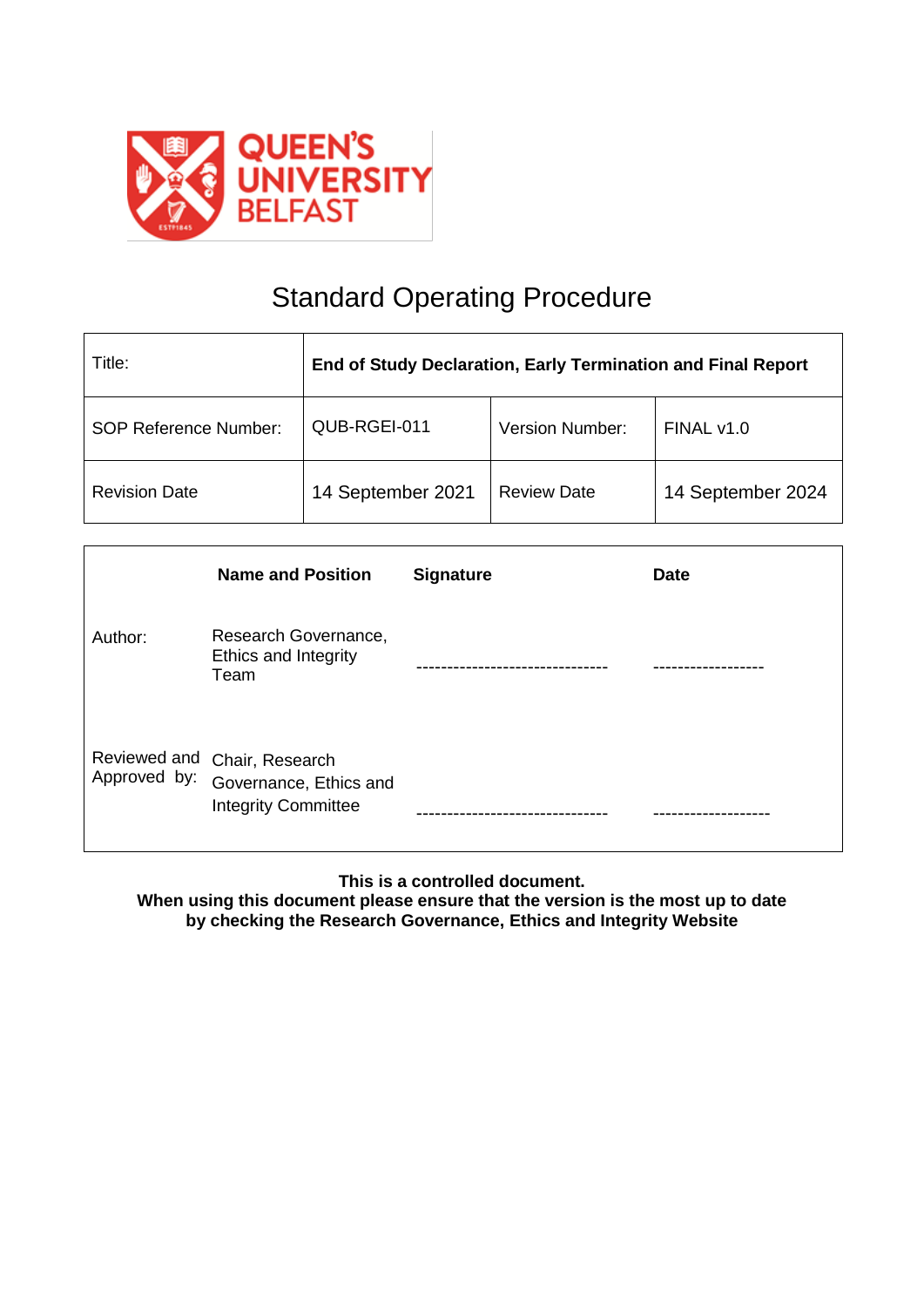# **Do Not Copy**

# Revision Log

| Previous<br>Version<br>number | Date of<br>Review/Modification | Reason for<br>Review/Modification | <b>New Version Number</b> |
|-------------------------------|--------------------------------|-----------------------------------|---------------------------|
|                               |                                |                                   |                           |
|                               |                                |                                   |                           |
|                               |                                |                                   |                           |
|                               |                                |                                   |                           |
|                               |                                |                                   |                           |
|                               |                                |                                   |                           |
|                               |                                |                                   |                           |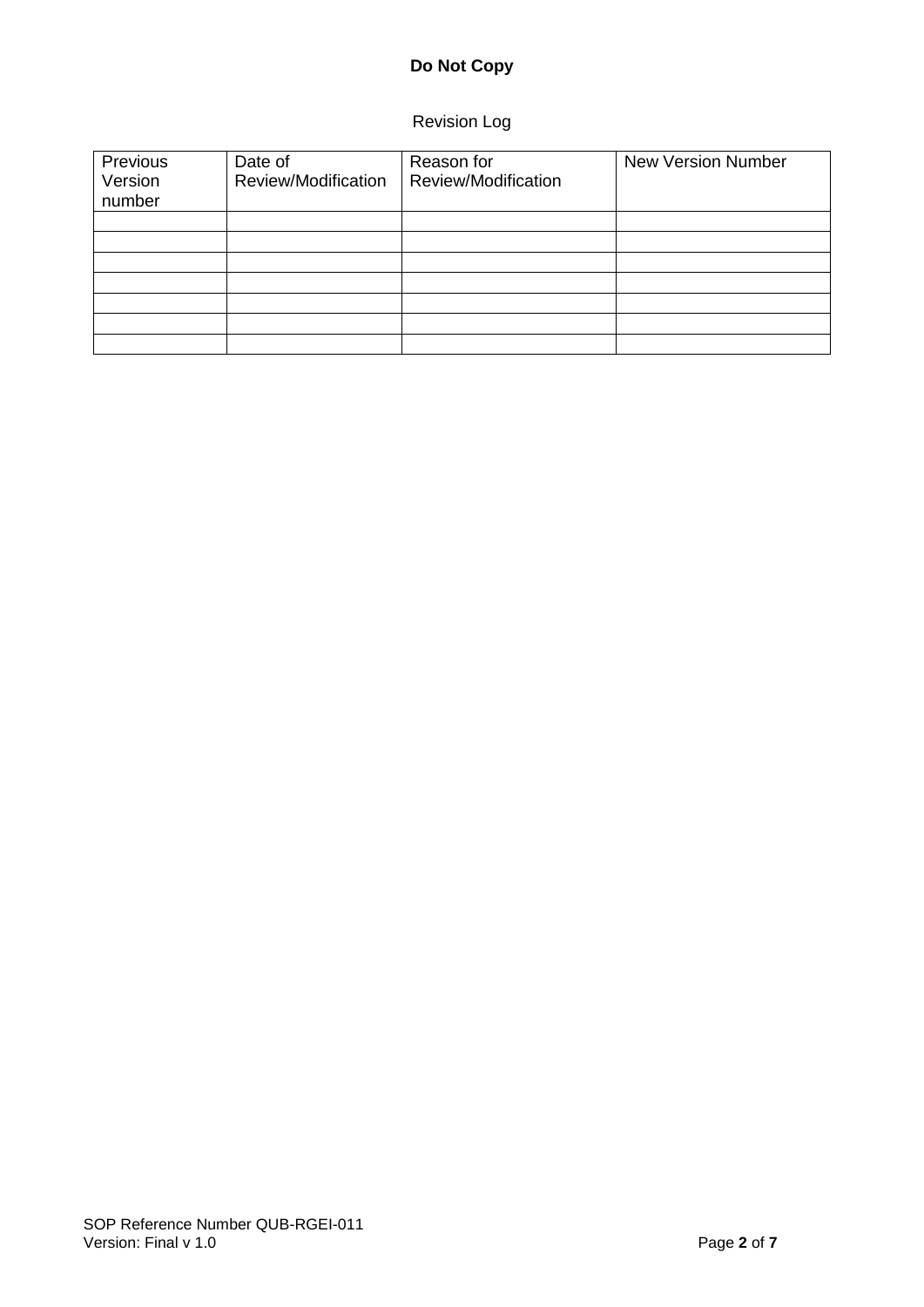#### **1. Purpose**

This Standard Operating Procedure (SOP) describes the process for notifying an NHS/HSC Research Ethics Committee (REC) or QUB Faculty REC and the Sponsor that a research study has ended.

# **2. Procedure**

The definition of the end of the study should be documented in the protocol or ethics application. In most cases, this will be the completion of data collection or for studies involving human tissue, the completion of the analysis of the samples.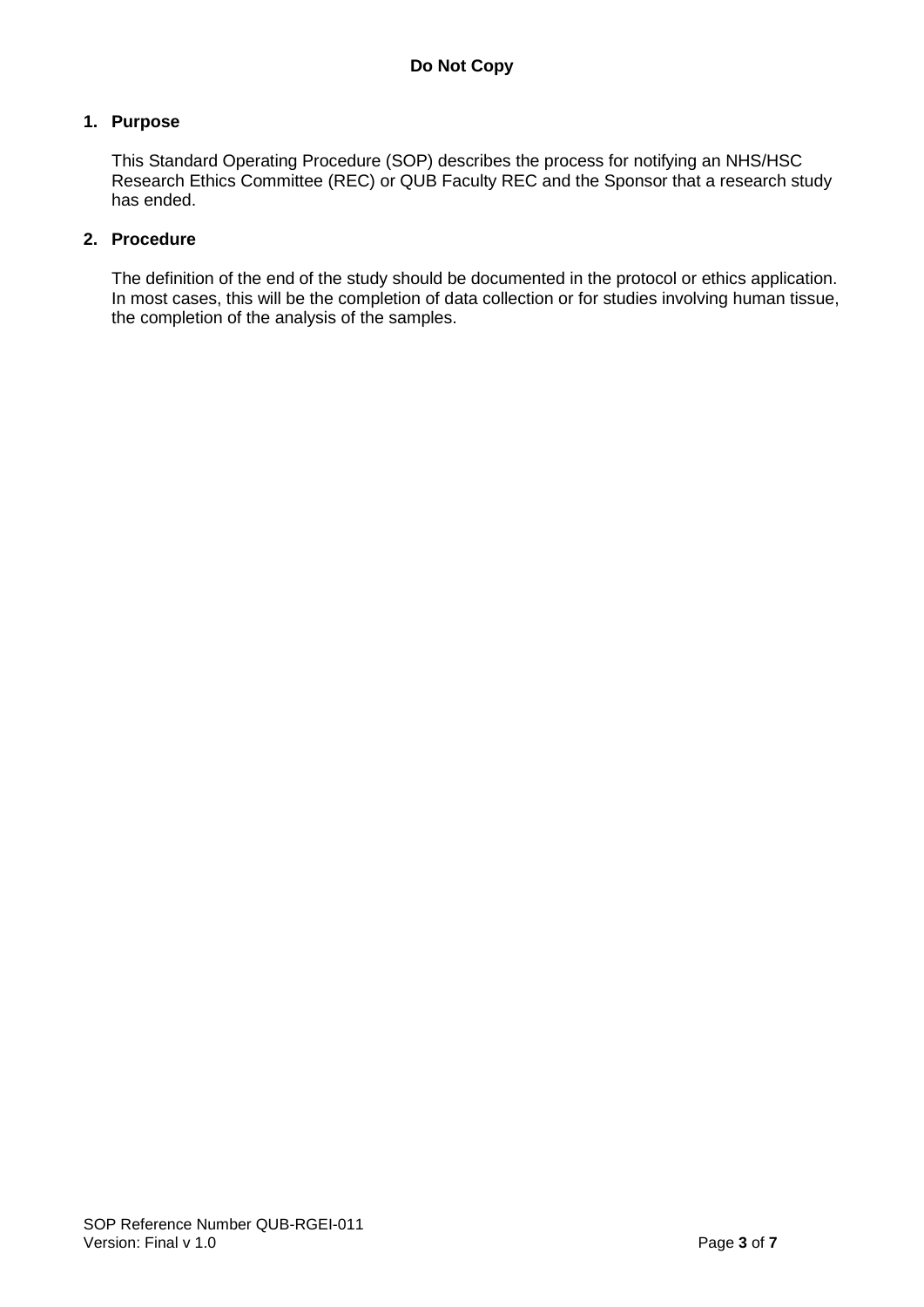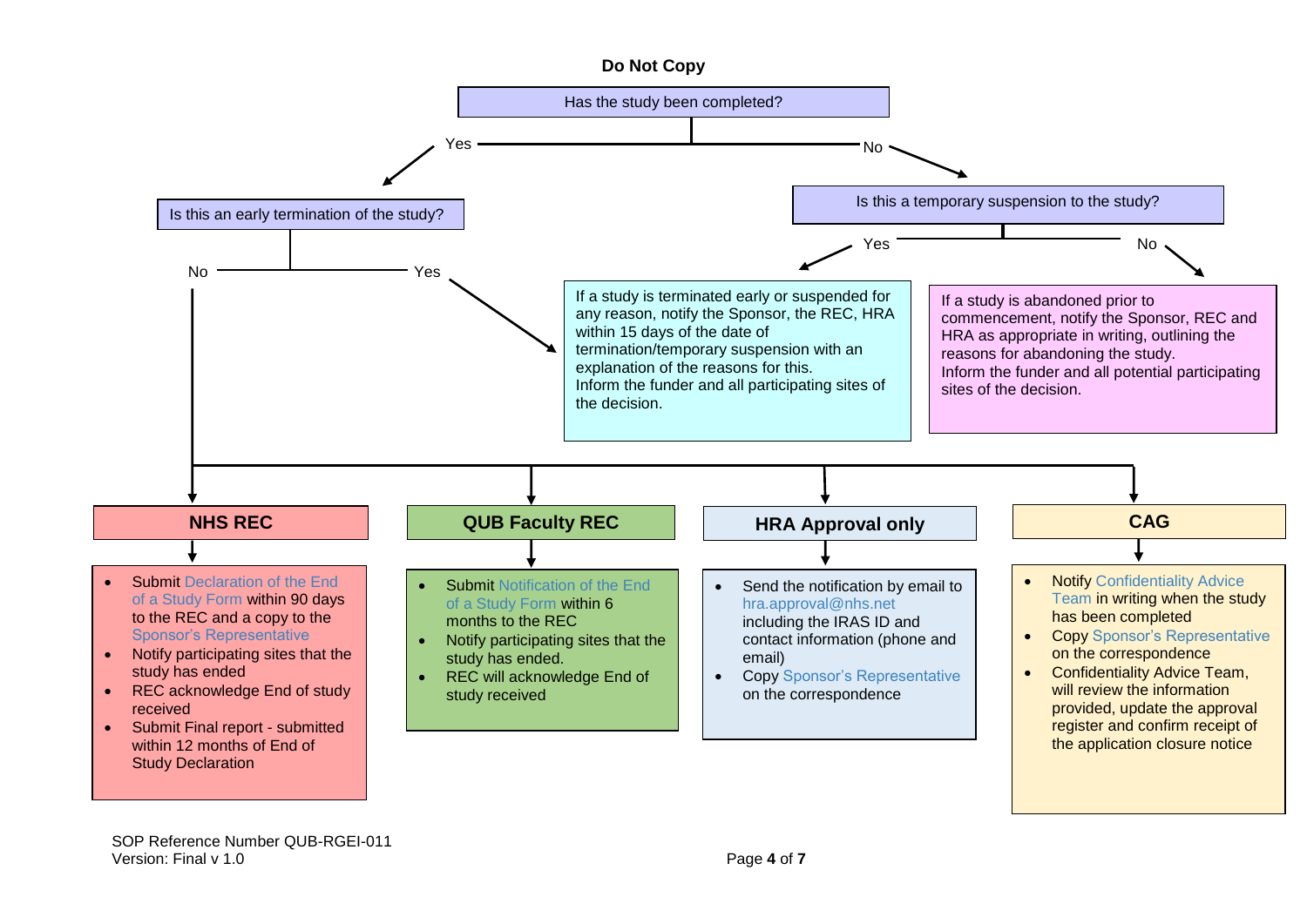# **2.1 Notification of an End of Study**

The REC which gave a favourable opinion of the research must be notified of its conclusion using the [Declaration of the End of a Study Form](https://www.hra.nhs.uk/approvals-amendments/managing-your-approval/ending-your-project/) within 90 days of the end of the study. Once completed and signed by the Chief Investigator (CI) the Declaration of the End of Study form should be sent to the REC and a copy to the Sponsor's Representative. The CI should also notify participating sites that the study has ended. The end of study declaration and all related correspondence should be retained in the Research File/Study Master File.

Before submitting the Seclaration of the end of the study, the plans approved by the REC for use of tissue and data collected in the course of the study, providing information to participants, and dissemination of results should be reviewed. If changes to the approved arrangements are required, an amendment may be made before submitting the end of study notification. Once the Declaration of the End of a Study Form has been received by the REC it is not possible to submit any further amendments to the study.

#### **2.2 Final Report on the Research**

The Chief Investigator should submit a summary study report to the sponsor and REC within 12 months of the declaration of end of the study. The Final Report Form should be completed and submitted via the [webform](https://www.hra.nhs.uk/approvals-amendments/managing-your-approval/ending-your-project/final-report-form/) on the HRA website. Once the information has been submitted an email confirming that the Final Report has been received will be generated and sent to the Chief Investigator. The email will contain a copy of the information submitted, which can be saved for inclusion in the Research File/Study Master File. A copy of the email should be forwarded to [researchgovernance@qub.ac.uk.](mailto:researchgovernance@qub.ac.uk)

#### **2.3 Studies with HRA Approval only**

Where a project has HRA Approval but was not reviewed by an NHS/HSC REC, the HRA must be informed when the project has ended. The Chief Investigator should send the notification by email to [hra.approval@nhs.net](mailto:hra.approval@nhs.net) including the IRAS ID contact information (phone and email). The Sponsor's Representative should be copied on the correspondence.

#### **2.4 Notification of end of study to Confidentiality Advisory Group**

If the study has received approval from Confidentiality Advisory Group, the [Confidentiality Advice Team](mailto:HRA.CAG@nhs.net) should be notified in writing when the study has been completed. Once received the Confidentiality Advice Team, will review the information provided, update the approval register and write to confirm receipt of the application closure notice. The Sponsor's representative should be copied on the correspondence.

#### **2.5 Early Termination**

If a study is terminated early or suspended for any reason, including lack of recruitment or lack of funding, the CI must discuss with the Sponsor the rationale for this and how this will be managed. The CI must notify the REC and HRA within 15 days of the date of termination/temporary suspension with an explanation of the reasons for this. The CI should inform the funder and all participating sites of the decision.

Where a project has HRA Approval and has been reviewed by a REC, only the REC needs to be informed when the study has ended. Where a project has HRA Approval and was not reviewed by an NHS/HSC REC, notification by email should be sent to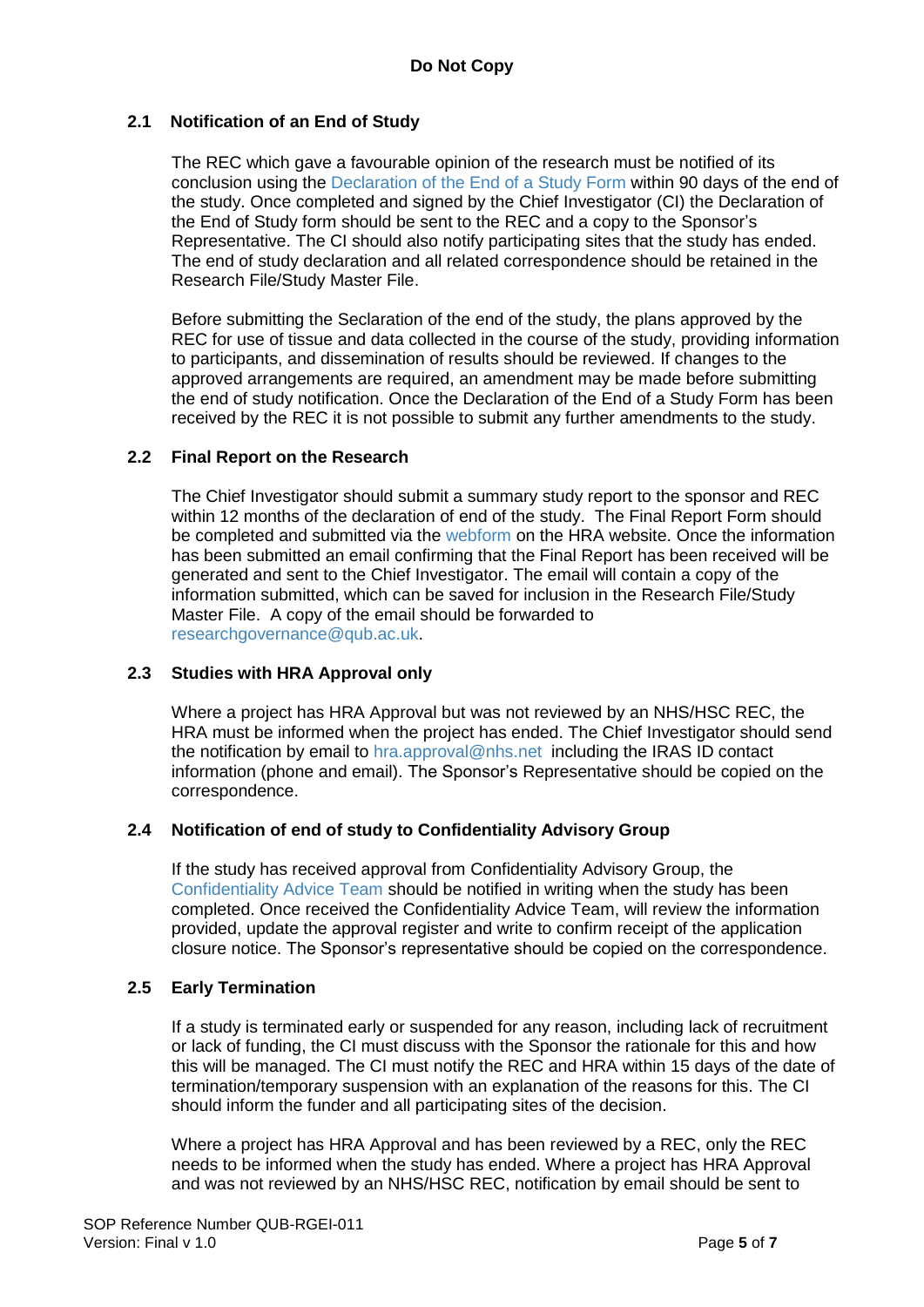[approvals@hra.nhs.uk](mailto:approvals@hra.nhs.uk) including the IRAS ID and contact information (phone and email).

When a study is terminated early, the [Declaration of the End of a Study Form](https://www.hra.nhs.uk/approvals-amendments/managing-your-approval/ending-your-project/) should also provide the following information:

- Justification of the premature ending of the study;
- If applicable, number of patients still receiving treatment at the time of study's termination;
- If applicable, proposed management of the patient receiving treatment at the time of the study termination;
- Consequences for the evaluation of results.

### **2.5.1 Research Participants**

Where required, the CI should ensure trial participants are promptly informed of the suspension/termination of the trial and provide assurances to them regarding their therapy and follow-up. The need for this should be discussed and agreed by the Trial Steering/Management Group, if applicable.

The CI should inform other investigators involved in the study of the suspension/termination. In the event of the termination the letter should:

- Thank the investigator for their participation:
- Summarise patient status;
- Remind the investigator(s) of their continuing trial obligations e.g. archiving;
- Arrange the return of trial supplies, if applicable;
- Advise the possibility of audit or inspection, if applicable;
- Outline the results of the trial or provide a copy of the trial report;
- Inform the investigators, if possible, of the expected timing of publication.

Any change to the definition of end of study after approval has been given for the research should be notified as an amendment to the appropriate review body(ies). Where it is necessary to seek ethical review of related actions such as informing subjects and arranging continuing care and follow up outside the study that has terminated early, a notice of substantial amendment can be submitted alongside the declaration of early termination.

A record of the decision to terminate the trial early, the end of study notification form and all related correspondence should be retained in the Research File/Study Master File.

# **2.5.2 Suspension/Termination by Sponsor**

Where a Sponsor/co-sponsor raises concerns regarding the conduct of a study, the Sponsor may suspend the recruitment to the study until the concerns raised have been satisfactorily addressed. If the Sponsor suspends/terminates a trial, the CI must promptly inform the institution(s)/sites(s) where the trial is being conducted. The CI must also inform the relevant review bodies, including the main REC and HRA, as appropriate within 15 days of the date of the termination and provide them a detailed written explanation of the termination/suspension.

# **2.5.3 Suspension/Termination by REC**

The main Research Ethics Committee (REC) may terminate or suspend its approval/favourable opinion of a trial. If the main REC suspends/terminates its